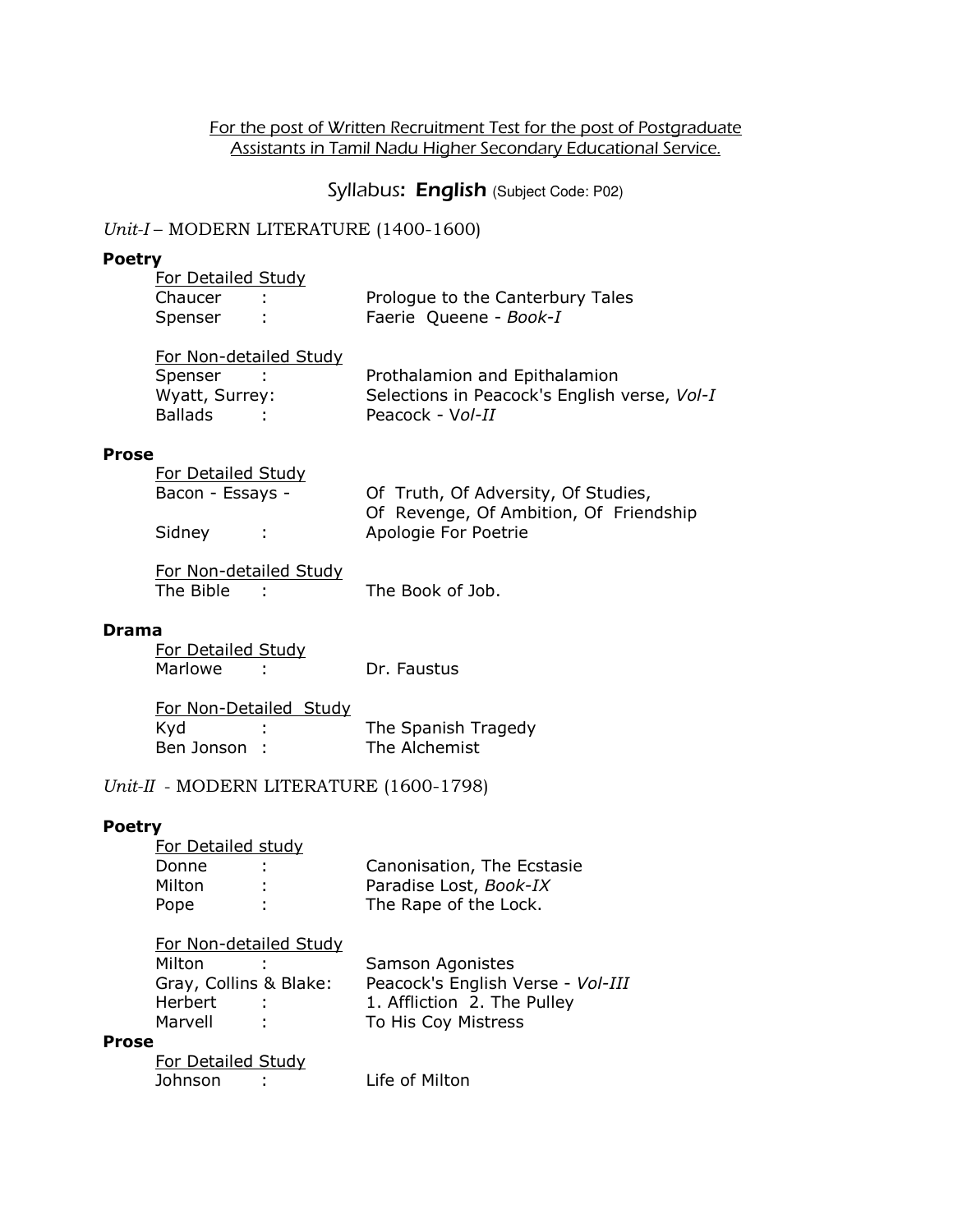For Non-Detailed Study

| <b>Bunyan</b> | The Pilgrim's Progress |
|---------------|------------------------|
| Fielding      | Tom Jones              |

#### Drama

| For Detailed Study |                        |
|--------------------|------------------------|
| Dryden             | All for Love           |
| Sheridan           | The School for Scandal |

| Congreve : | The way of the World    |
|------------|-------------------------|
| - 11       | She stoops to conquer   |
|            | For Non-detailed Study: |

Unit-III - MODERN LITERATURE (1798 - 1832)

#### Poetry

| <b>For Detailed Study</b> |            |                                      |
|---------------------------|------------|--------------------------------------|
| Wordsworth :              |            | Immortality Ode, Tintern Abbey       |
| Coleridge                 | $\sim 100$ | Ode to Dejection, Kubla Khan         |
| Keats                     | ÷.         | Ode on a Grecian Urn, Ode to Autumn. |
| Shelley                   | ÷.         | Ode to the West Wind                 |
|                           |            |                                      |

|              | For Non-Detailed Study |                  |  |
|--------------|------------------------|------------------|--|
| Wordsworth : |                        | Prelude - Book-I |  |
| Shelley      |                        | Adonais          |  |

#### Prose

| For Detailed Study |    |                                                                           |
|--------------------|----|---------------------------------------------------------------------------|
| Lamb               |    | Essays of Elia                                                            |
|                    |    | Christ's Hospital, The South Sea House, Dream children,<br>New Year's Eve |
| Hazlitt            | ÷. | My First Acquaintance with Poets.                                         |
|                    |    |                                                                           |

| For Non-Detailed Study |                                       |
|------------------------|---------------------------------------|
| Shelley                | A Defence of Poetry                   |
| Wordsworth :           | Preface to the Lyrical Ballads (1850) |
| Jane Austen:           | Emma                                  |
| Emily Bronte:          | <b>Wuthering Heights</b>              |

Unit-IV - MODERN LITERATURE (1832 to the present day)

#### Poetry

| <b>For Detailed Study:</b> |               |                                |
|----------------------------|---------------|--------------------------------|
| Arnold                     | ÷.            | Dover Beach, The Scholar Gypsy |
| <b>Browning</b>            | ÷.            | Andrea Del Sarto               |
| Tennyson                   | $\mathcal{L}$ | Morte D' Arthur                |
| W.B.Yeats                  | $\mathcal{L}$ | <b>Byzantium</b>               |
| Eliot                      | ÷             | The Waste land                 |
|                            |               |                                |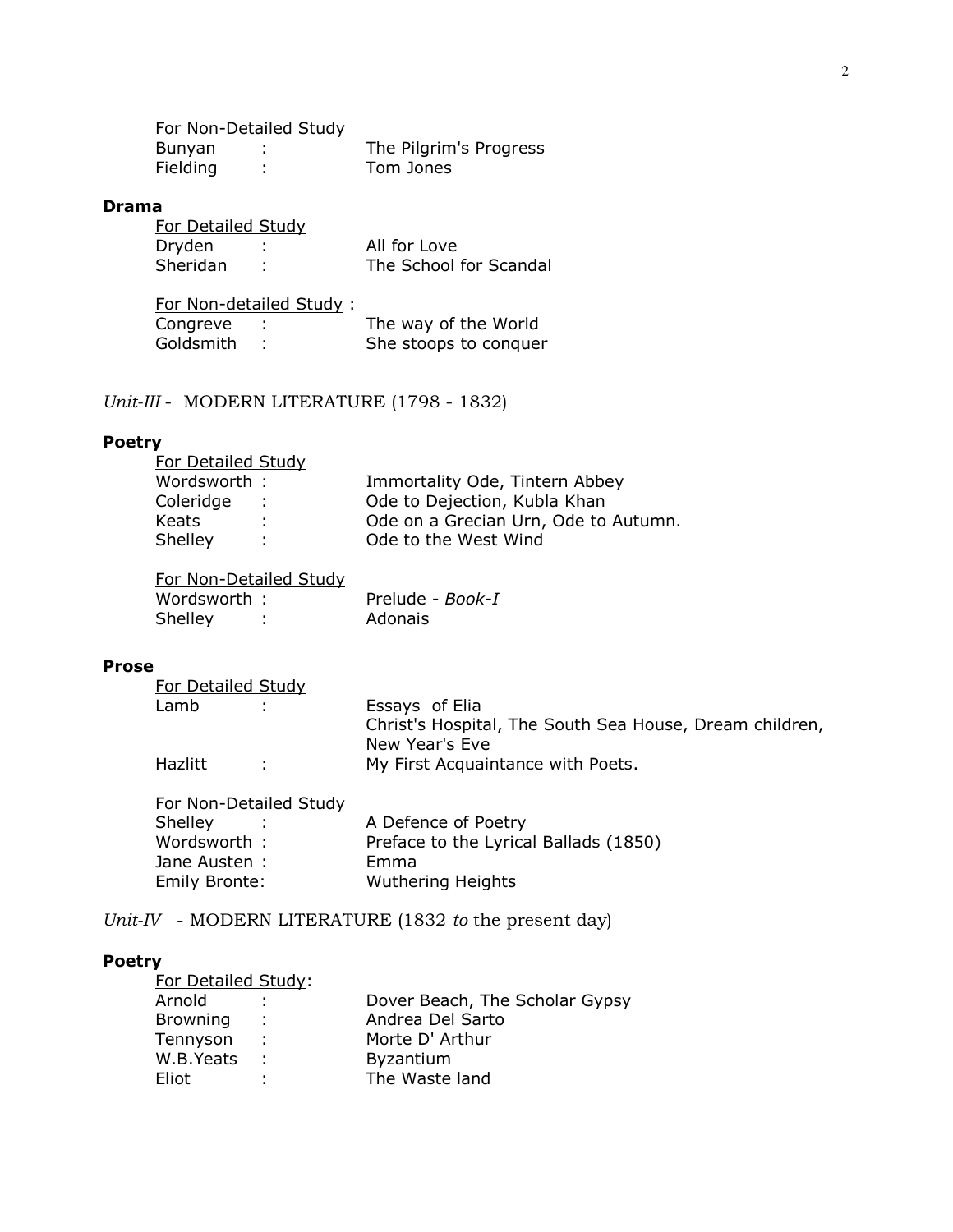|                          |                | For Non-Detailed Study: |                                                                                                                                            |
|--------------------------|----------------|-------------------------|--------------------------------------------------------------------------------------------------------------------------------------------|
|                          | <b>Hopkins</b> |                         | The Wreck of the Deutschland<br>The selections from<br>(i) Owen (ii) W.H.Auden (iii) Stephen Spender in the Faber<br>Book of Modern Verse. |
| $\overline{\phantom{a}}$ |                |                         |                                                                                                                                            |

#### Prose For Detailed Study:

| TUL DUCURU JUUY. |                                     |
|------------------|-------------------------------------|
| Carlyle          | The Hero as a Man of Letters        |
|                  | (from "On Heroes and Hero Worship") |
| Mathew Arnold:   | The Study of Poetry                 |
| T.S.Eliot<br>÷.  | Tradition and Individual Talent     |
|                  |                                     |

| For Non-detailed Study: |                |                           |
|-------------------------|----------------|---------------------------|
| <b>Dickens</b>          | ÷.             | <b>Great Expectations</b> |
| George Elliot           | $\mathbb{R}^n$ | Middle March              |
| Hardy                   | t.             | Jude the Obscure          |
| Virginia Woolf          | ÷              | To the Light House        |
| Graham Greene           | ÷              | The Power and the Glory   |

## Unit-V - SHAKESPEARE

#### Drama

For Detailed Study Macbeth, The Tempest

For Non-Detailed Study<br>Henry-IV Part-I: Measure for Measure Antony and Cleopatra

 A general knowledge of the other plays, poems and sonnets of Shakespeare is expected of the candidates.

## Unit-VI AMERICAN LITERATURE

## Poetry

|                | Detailed study          |               |                                            |
|----------------|-------------------------|---------------|--------------------------------------------|
|                | Walt Whitman            | ÷             | Out of the Cradle Endlessly Rocking        |
|                | Emily Dickinson<br>- 10 |               | Because I could not Stop for Death         |
|                | <b>Robert Frost</b>     | $\mathcal{L}$ | Mending Wall, Birches, West Running Brook. |
|                | Sylvia Plath            | ÷             | Daddy                                      |
|                | Non-Detailed Study      |               |                                            |
|                | Walt Whitman            | ÷             | Passage to India                           |
|                | E.E.Cummings            | $\sim 1000$   | The Cambridge Ladies                       |
|                | Hart Crane              | ÷             | Poem: To Brooklyn Bridge.                  |
| <b>Fiction</b> |                         |               |                                            |
|                | Mark Twain              |               | The Adventures of Huckleberry Finn         |
|                | <b>Melville</b>         | ÷.            | Moby Dick                                  |
|                | Hemingway<br>$\sim$ 1.  |               | The Old Man and the Sea                    |
| <b>Prose</b>   |                         |               |                                            |
|                | Detailed study          |               |                                            |

## Emerson : The American Scholar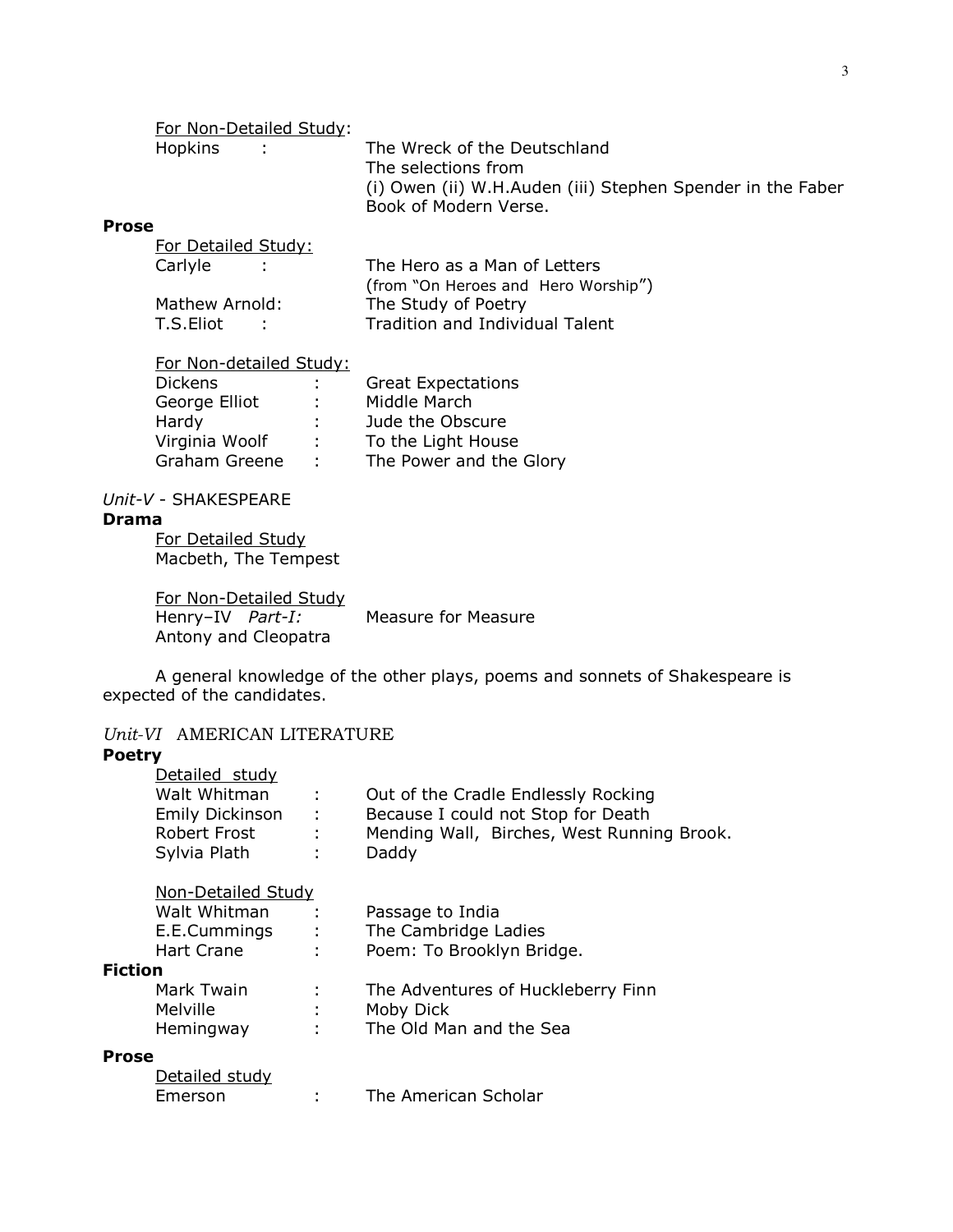| Faulkner |  | Nobel Prize Acceptance Speech. |
|----------|--|--------------------------------|
|----------|--|--------------------------------|

| Non-Detailed Study |                      |
|--------------------|----------------------|
| Thoreau            | Walden               |
| James Thurcer      | The Owl in the Attic |

#### Drama

| Detailed study       |             |                                 |
|----------------------|-------------|---------------------------------|
| Eugene O' Neil       | $\sim 1000$ | The Hairy Ape                   |
| <b>Arthur Miller</b> |             | The Death of a Salesman         |
| Non-Detailed Study   |             |                                 |
| Tennesse Williams:   |             | A Street Car named Desire       |
| Edward Albee         |             | Who's Afraid of Virginia Woolf? |

## Unit-VII INDIAN WRITING IN ENGLISH

#### Poetry

| Gitanjali             |
|-----------------------|
| Thought the Paraclete |
|                       |

#### Non-Detailed Study:

Poems of Sarojini Naidu and Toru Dutt from the Golden Treasury of Indian Poetry. Poems of A.K.Ramanujam, R. Parthasarathy, Kamala Das and Nissim Ezekiel from "Ten Twentieth Century Indian Poets" ed. R.Parthasarathy.

## Fiction

| Mulk Raj Anand     |   | Coolie              |
|--------------------|---|---------------------|
| Raja Rao           | ÷ | Kantapura           |
| R.K. Narayan       |   | The English Teacher |
| Kamala Markandaya: |   | A Handful of Rice.  |

#### Prose

Detailed Study: Ananda Commarasamy Aurobindo:The Dance of Shiva (The Title Essay)

| Non-Detailed Study: |                  |
|---------------------|------------------|
| Nehru               | An Autobiography |

## Drama

| Detailed Study:     |    |              |
|---------------------|----|--------------|
| Tagore              |    | Muktha Dhara |
| Girish Karnad       | ÷. | Tughlag      |
| Non-Detailed Study: |    |              |

| Gurucharan Das | Larine Sahib |
|----------------|--------------|
|                |              |

# Commonwealth Literature

### Poetry

Non-Detailed Study: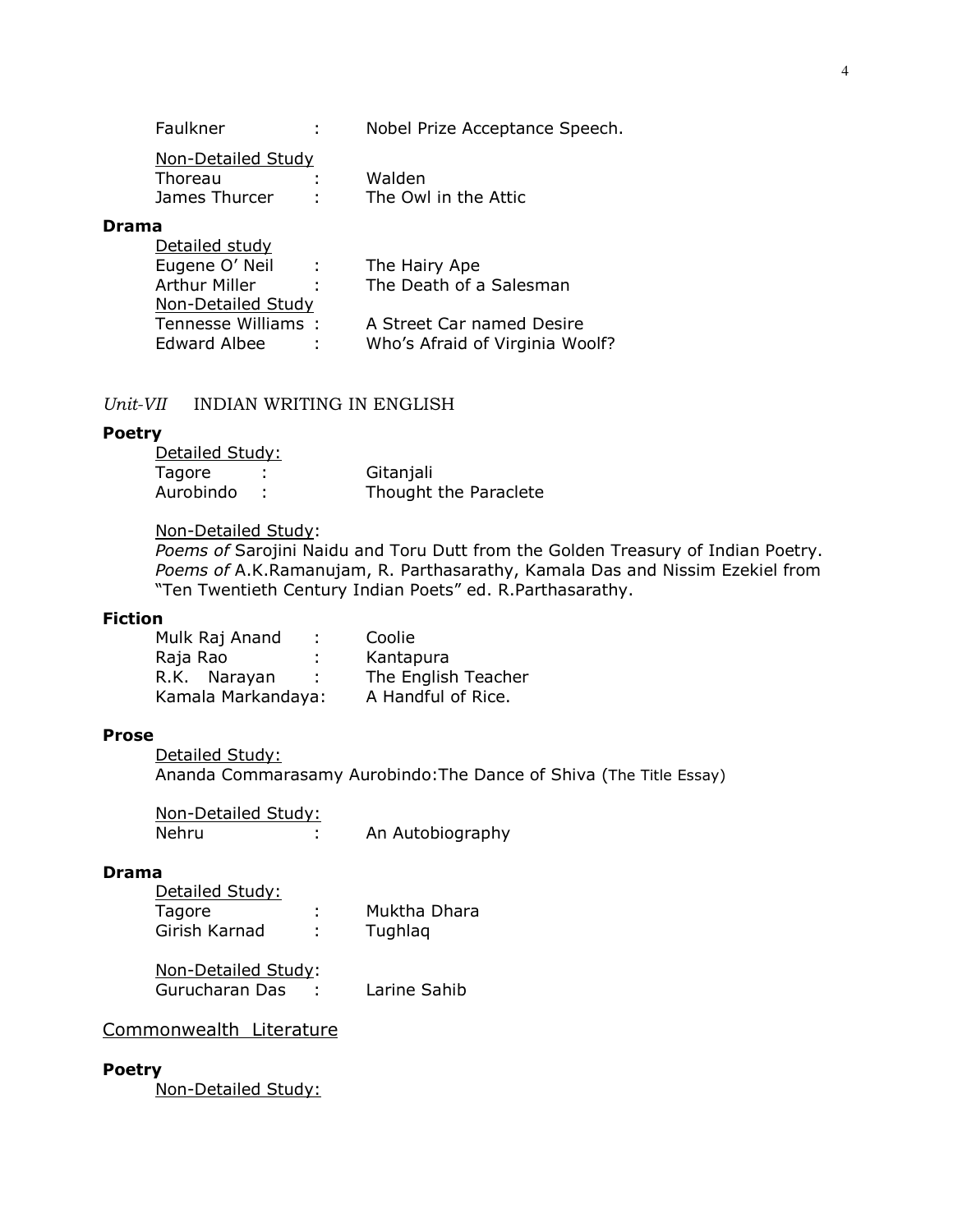| E.J. Pratt     | di se         | The Dying Eagle                       |
|----------------|---------------|---------------------------------------|
| Judith Wright  | $\mathcal{L}$ | Fire in the Murdering Hut, The Cedars |
| Wole Soyinka   | -11           | The Telephone conversation            |
| Abioseh Nicoll | $\mathcal{L}$ | The Meaning of Africa                 |
| A.D.Hope       |               | Australia                             |

#### Drama

| Detailed Study |                        |
|----------------|------------------------|
| Wole Soyinka   | The Lion and the Jewel |

| Non-Detailed Study |           |
|--------------------|-----------|
| Douglas Stewart    | Ned Kelly |

#### Prose

| Chinua Achebe<br>: The Novelist as Teacher |
|--------------------------------------------|
|--------------------------------------------|

## Fiction

| Chinua Achebe | : Things Fall Apart        |
|---------------|----------------------------|
| Alan Paten    | : Cry, the Beloved Country |

## Unit-VIII -- APPROACHES TO LITERATURE

- 1. Modern Drama
- 2. Modern Fiction
- 3. Literary Movements
- 4. Literary Criticism and Theory
- 5. Feminism
- 6. Teaching of English in India
- 7. Journalism and Creative Writing in English
- 8. Post Modernism

## Unit-IX – HISTORY OF THE ENGLISH LANGUAGE

- 1. Origin of Language
- 2. Place of English in the Indo-European family
- 3. General Characteristics of Old and Middle English
- 4. The rise and growth of Modern English
- 5. Growth of Vocabulary Greek, Latin, French, Italian, Scandinavian and other foreign influences – Word Formation.
- 6. Change of Meaning
- 7. The Makers of English, The Bible, Spenserm, Shakespeare, Milton and Dr.Johnson.
- 8. American English
- 9. Indian English
- 10.Characteristics of Modern English
- 11.Spelling Reform
- 12.The English Lexicon

Books for reference:

| 1) Henry Bradley: | The Making of English                      |
|-------------------|--------------------------------------------|
| $2)$ F.T.Wood :   | An outline History of the English Language |
| $3)$ A.C. Baugh:  | A History of the English Language          |